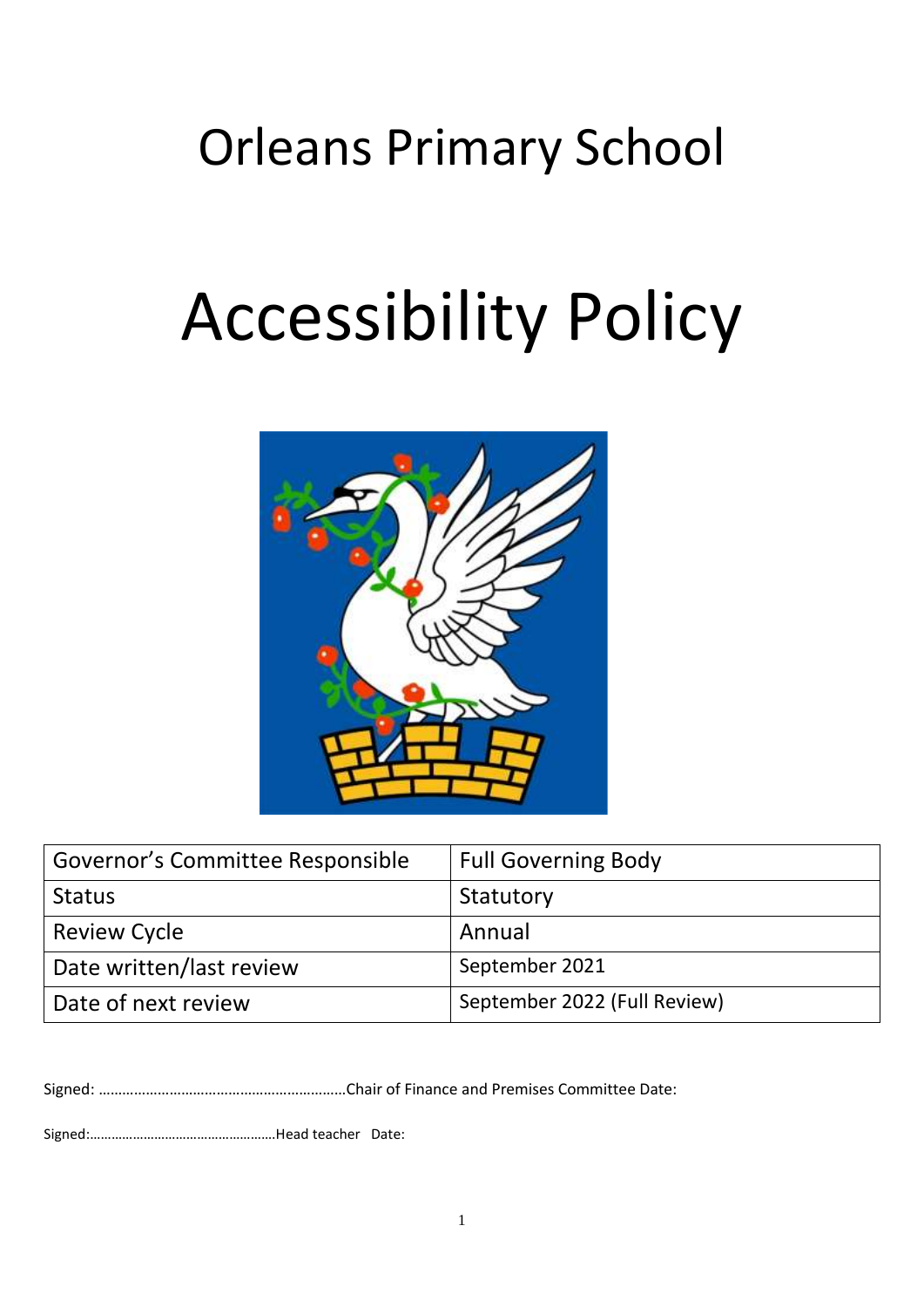# **Orleans Primary School Accessibility Policy 2020 - 2022**

### **Vision statement – A love of learning, for life, for all.**

At Orleans we provide a happy, stimulating and secure community for every child. This, in conjunction with a rich and challenging learning experience, will ensure that all children reach their full potential, both emotionally and physically, and are completely prepared to take their place in our diverse world.

Everyone who works in our school is valued as an individual and staff work as a team, sharing expertise, knowledge and skills. Orleans strongly values the partnership between home, school and community.

### **Introduction – Promoting Equality**

This accessibility plan is compliant with current legislation and requirements as specified in Schedule 10, relating to disability, of the Equality Act 2010. School Governors are accountable for ensuring the implementation, review and reporting on progress of the accessibility plan over a prescribed period.

- 1) The Accessibility Plan is structured to complement and support the school's Equality Objectives, and will similarly be published on the school website within this document. We understand that the LA will monitor the school's activity under the Equality Act 2010 (and in particular schedule 10 regarding Accessibility) and will advise upon the completion of that duty.
- 2) We are committed to providing an environment that enables full curriculum access that values and includes all pupils, staff, parents and visitors regardless of their education, physical sensory, social, spiritual, emotional and cultural needs. We are committed to taking positive action in the spirit of the Equality Act with regard to disability and to developing a culture of inclusion, support and awareness within the school.
- 3) The Orleans Primary School Accessibility Plan shows how access is to be improved for disabled pupils, staff and visitors to the school in a given timeframe and anticipating the need to make reasonable adjustments to accommodate their needs where practicable. The Accessibility Plan will contain relevant and timely actions to :
	- Increase access to the curriculum for pupils with a disability, expanding the curriculum as necessary to ensure that pupils with a disability are as, equally, prepared for life as are the able bodied pupils: (If a school fails to do this they are in breach of duties under the Equalities Act 2010): this covers teaching and learning and the wider curriculum of the school such as participation in after school clubs, leisure and cultural activities or school visits – it also covers the provision of specialist auxiliary aids and equipment, which may assist these pupils in accessing the curriculum within a reasonable timeframe.
	- Improve access to the physical environment of the school, adding specialist facilities as necessary this covers improvements to the physical environment of the school and physical aids to access education within a reasonable timeframe.
	- Improve the delivery of written information to pupils, staff, parents and visitors with disabilities; examples might include handouts and information about the school and school events: the information may be made available in various preferred formats within a reasonable timeframe.
- 4) The whole school accessibility plan relates to the key aspects of physical environment, curriculum and written information. (Please see appendix A for Strategic questions used)
- 5) Whole school training will recognise the need to continue raising awareness for staff and governors on equality issues with reference to the Equalities Act 2010.
- 6) The Accessibility Plan should be read in conjunction with the following school policies, strategies and documents:
	- Equality Duty
	- Single Equality Policy
	- Professional Development Policy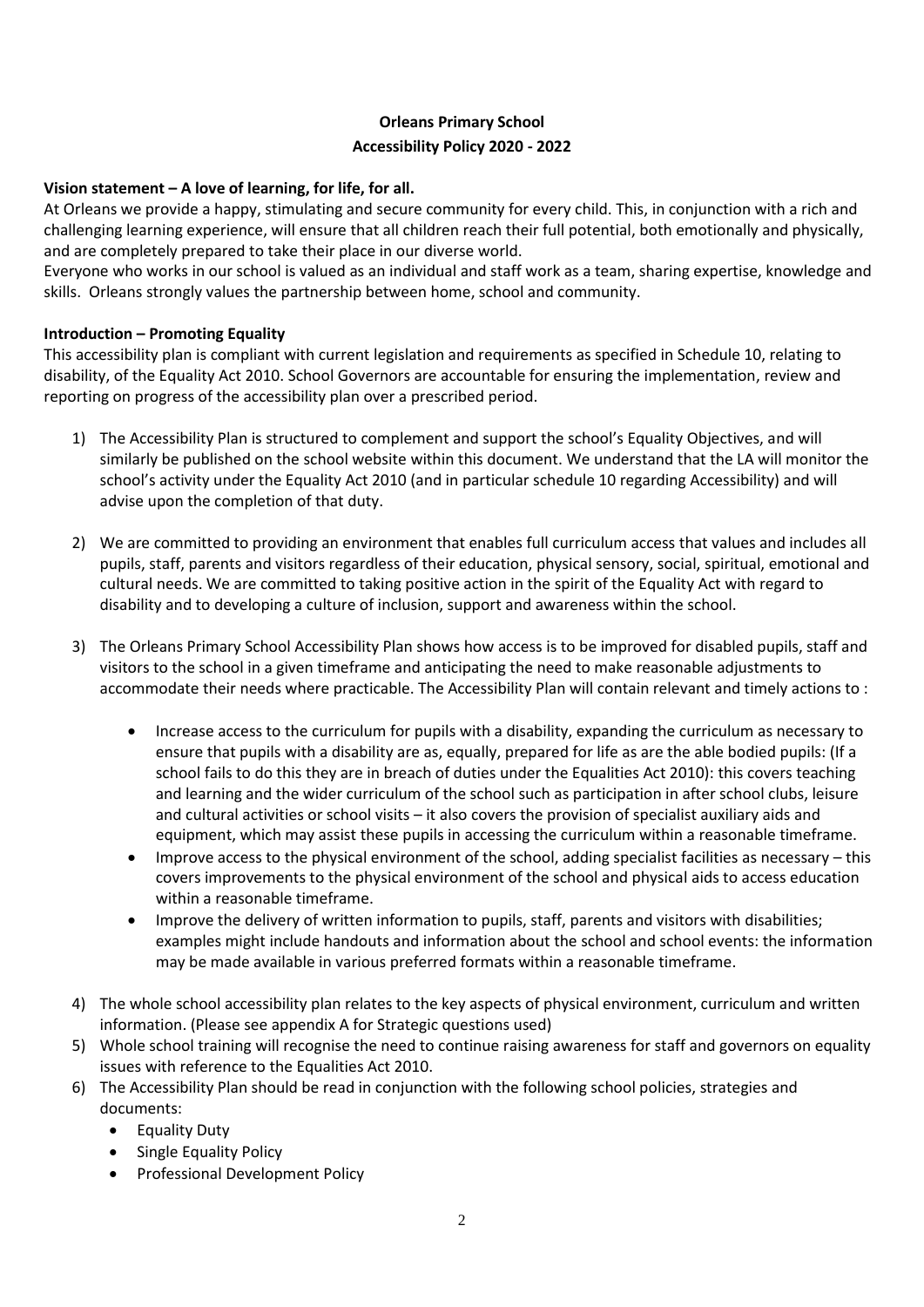- Health and Safety Policy
- Special Educational Needs Policy
- Behaviour Policy
- School Development Plan
- Asset Management Plan/Suitability Survey
- Vision Statement and School Prospectus
- 7) Equality Impact Assessments will be undertaken as and when school policies are reviewed. The terms of reference for all governors' committees will include the need to consider Equality and Diversity issues as required by the Equality Act 2010.
- 8) The accessibility plan will be published on the school website.
- 9) The Accessibility Plan will be monitored through the finance and premises committee.
- 10) The school will work in partnership with the local authority in developing and implementing the school Accessibility Plan.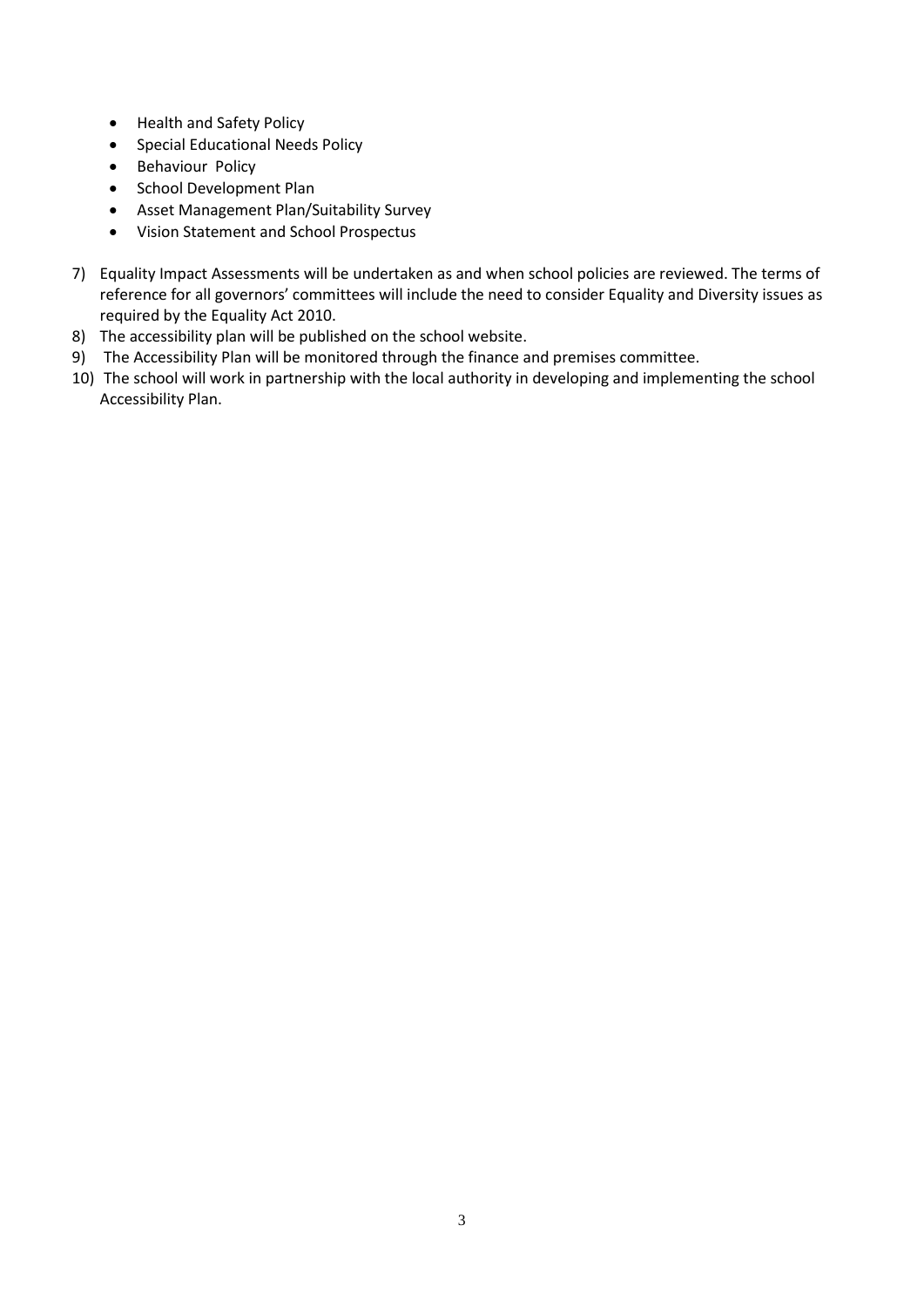## **School Accessibility plan 2020-2022 (this plan should be reviewed annually)**

# **Date of last review: September 2020**

| Aims                      | Personnel        | <b>Targets</b>                | <b>Success criteria</b>                | <b>Funding</b> | <b>Completion</b> |
|---------------------------|------------------|-------------------------------|----------------------------------------|----------------|-------------------|
| To regularly assess the   | HT & Governors   | -Access to building and       | Site continues to be fully accessible  | LA funding     | <b>July 2020</b>  |
| accessibility to the      | LA Health and    | grounds regarding             | for all disabilities.                  | CPD budget     |                   |
| school buildings &        | Safety Officer   | PE/clubs/wider curriculum     |                                        |                |                   |
| grounds for children      |                  |                               | Specialist equipment in place to       |                |                   |
| with a range of           |                  |                               | ensure school can meet child's         |                |                   |
| disabilities, to include  |                  |                               | needs regarding full access to the     |                |                   |
| classroom allocation      |                  |                               | curriculum, including outdoor PE,      |                |                   |
| and in-class positioning. |                  |                               | playtimes and clubs.                   |                |                   |
|                           |                  |                               |                                        |                |                   |
|                           |                  | -To review and modify         | Full fire risk assessment has been     | No cost        | Termly            |
|                           |                  | general spaces in relation to | carried out in April 2016. The H&S     |                |                   |
|                           |                  | fire safety for all           | Governor carries out a termly H&S      |                |                   |
|                           |                  |                               | walk.                                  |                |                   |
|                           |                  |                               | Once per year, the H&S walk            |                | Yearly            |
|                           |                  |                               | includes a focus on fire safety and    |                |                   |
|                           |                  |                               | accessibility.                         |                |                   |
| To improve access to      | All staff        | - Home visits carried out to  | - Nursery teacher and Nursery          | None           | Sept 20/21/22     |
| curriculum for children   | Outside agencies | prepare entry to school       | nurse to visit all children prior to   |                |                   |
| with a range of           |                  |                               | start of school. The SENCo will also,  |                |                   |
| disabilities.             |                  |                               | where possible, attend visits with     |                |                   |
|                           |                  |                               | the Nursery staff to pupils identified |                |                   |
|                           |                  |                               | with SEN and/or disability.            |                |                   |
|                           |                  |                               |                                        |                |                   |
|                           |                  |                               |                                        |                |                   |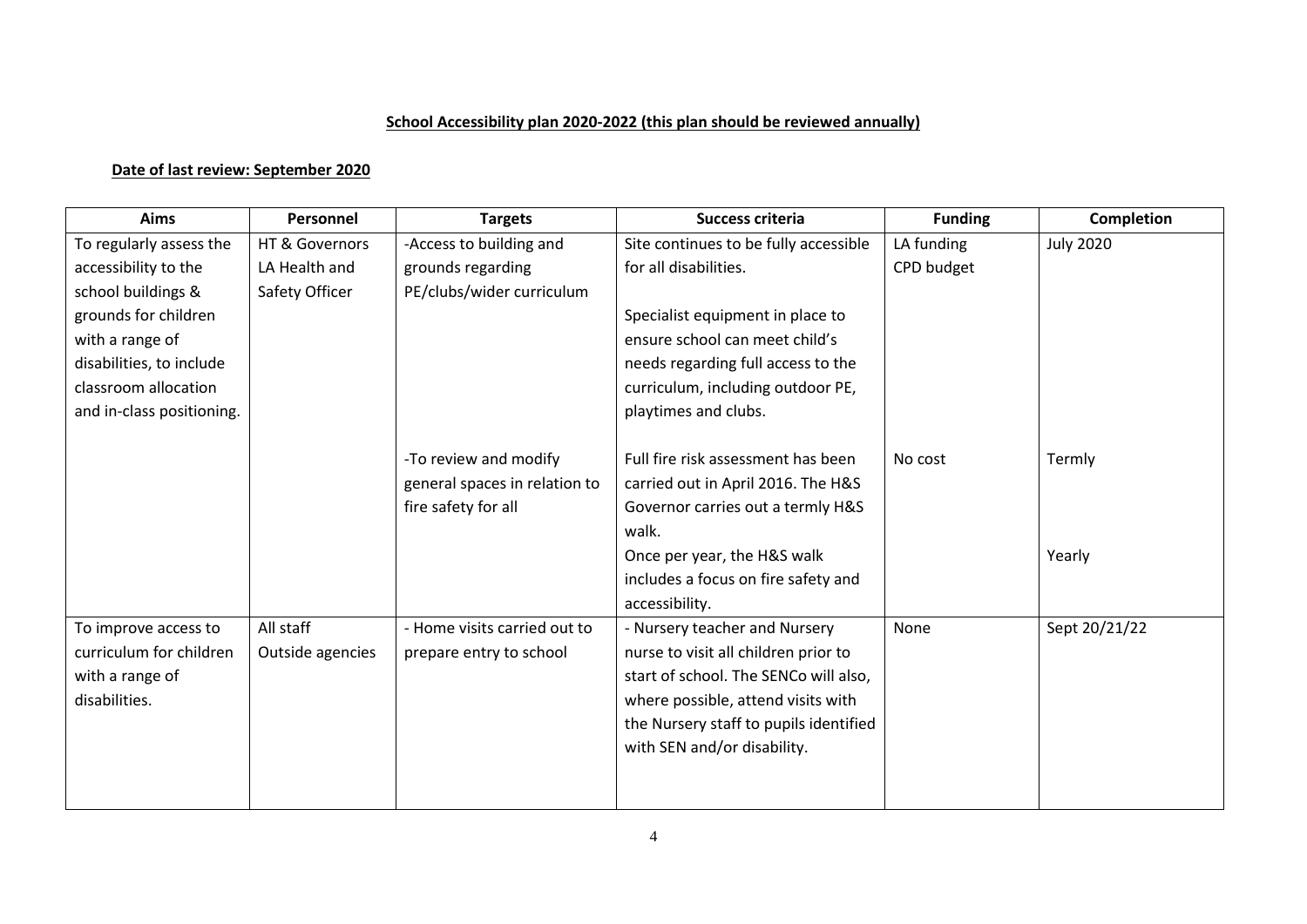| Meeting with the Head and    | The school is aware of the              |            |                        |
|------------------------------|-----------------------------------------|------------|------------------------|
| SENCo for a pupil with a     | individual needs of a pupil starting    |            |                        |
| disability who starts at the | school who has a disability and         |            |                        |
| school at any other time     | makes appropriate and reasonable        |            |                        |
| than Nursery                 | changes prior to the pupil starting.    |            |                        |
|                              |                                         |            |                        |
| -INSET for all staff         | -All staff aware regarding              | CPD budget | <b>Staff Meeting</b>   |
|                              | appropriate teaching and learning       |            |                        |
|                              | strategies for pupils with disabilities |            |                        |
|                              | -Appropriate INSET given                |            |                        |
|                              |                                         |            |                        |
| -Access to extra-curricular  | -Audit of children attending clubs      | On going   | Termly                 |
| activities                   | completed and monitored                 |            |                        |
|                              |                                         |            |                        |
| -Access to wider curriculum  | -Full risk assessment carried out       |            | As required            |
| e.g. visitors to the         | prior to trip to ensure needs of any    |            |                        |
| school/trips                 | disabled pupil are fully met            |            |                        |
|                              | - Increase in access to all school      |            |                        |
|                              | activities for all pupils (See OFF Site |            |                        |
|                              | Visit Policy)                           |            |                        |
| -Strong links with           | -SENCO to liaise with appropriate       |            | Termly                 |
| appropriate agencies         | agencies for guidance and support       |            |                        |
|                              |                                         |            |                        |
| -Individual Education Plan   | -IEPs in place if necessary and clear,  |            | Termly                 |
|                              | achievable targets set                  |            |                        |
|                              |                                         |            |                        |
| -Layout of classroom         | -All classrooms/work areas              |            | Monitored termly       |
| reviewed                     | optimally organised to                  |            | through learning walks |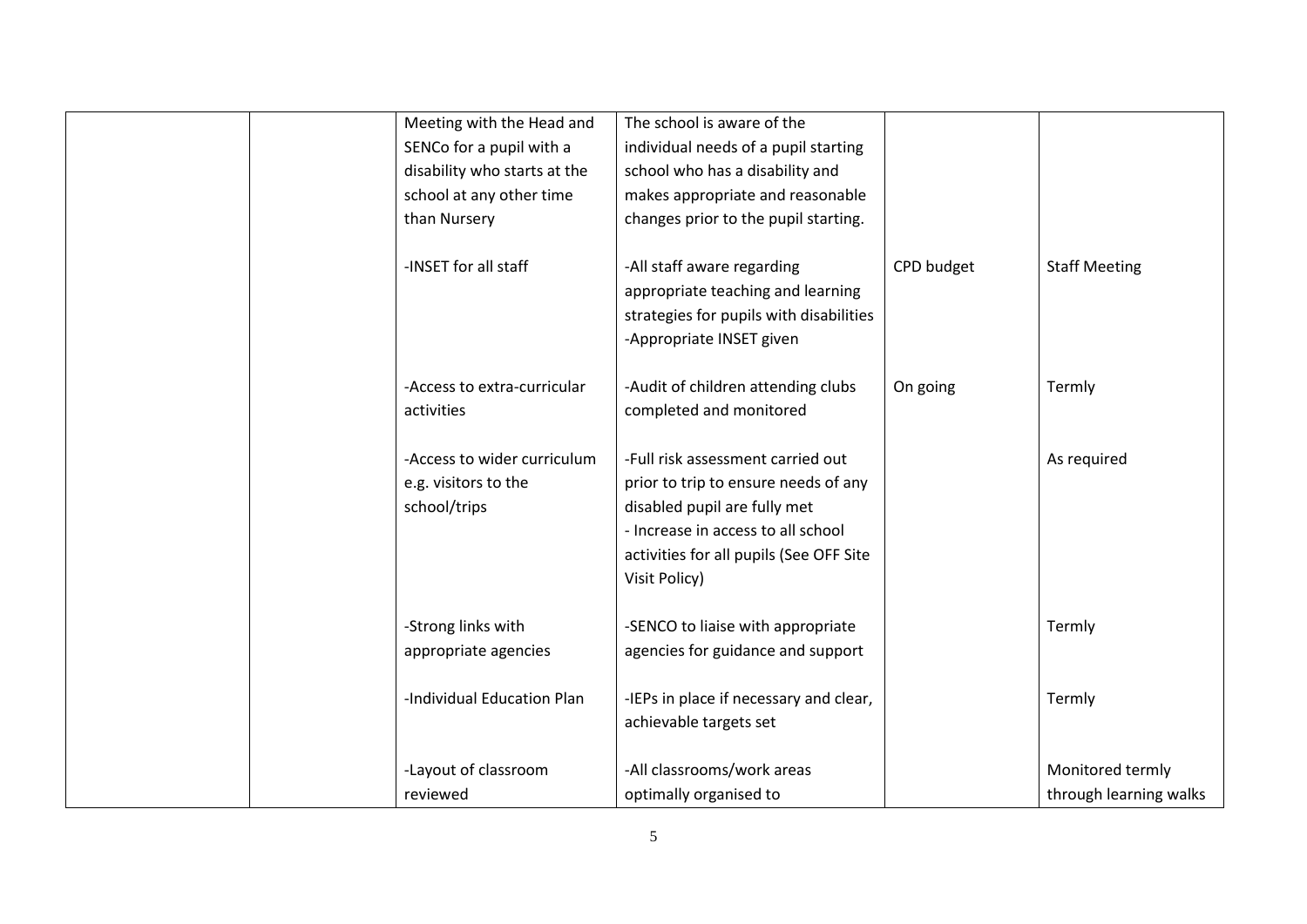|                         |           |                                | accommodate disabled pupils and      |               |          |
|-------------------------|-----------|--------------------------------|--------------------------------------|---------------|----------|
|                         |           |                                | visitors. Visual timetables in place |               |          |
|                         |           |                                | throughout the school.               |               |          |
|                         |           |                                |                                      |               |          |
|                         |           | -Buddies for Reception         | -Buddies in place                    |               |          |
|                         |           | children prior to KS1          |                                      |               |          |
| To improve access to    | All staff | - Children & parents fully     | -School prospectus & policies on     | None          | On going |
| information for parents | Parents   | informed about the school      | website                              |               |          |
| & children with a range |           | prior to start date            |                                      |               |          |
| of disabilities (see    |           |                                | -Open door policy                    |               |          |
| Annex A)                |           | -To continue to offer          |                                      | None          | Termly   |
|                         |           | curriculum evenings. These     | -Open/curriculum evenings            |               |          |
|                         |           | will be focused on the         |                                      |               |          |
|                         |           | identified needs of the        | --Notice board on website            |               |          |
|                         |           | School Development Plan.       |                                      |               |          |
|                         |           |                                |                                      |               |          |
|                         |           | - Children & parents have a    | -Parent consultations                | None          | Termly   |
|                         |           | range of opportunities to      |                                      |               |          |
|                         |           | meet with staff re: any        |                                      |               |          |
|                         |           | enquiry                        |                                      |               |          |
|                         |           |                                |                                      |               |          |
|                         |           | -To continue to offer parents  | - To provide further training in any | School budget | On going |
|                         |           | an opportunity to develop      | requested area of the curriculum to  |               |          |
|                         |           | their own skills and           | enable parents to support their      |               |          |
|                         |           | knowledge in order to          | child at home.                       |               |          |
|                         |           | support their child's learning | Parent workshops for common          |               |          |
|                         |           | more effectively               |                                      |               |          |
|                         |           |                                | areas                                |               |          |
|                         |           |                                | Suggestion box in the entrance hall. |               |          |
|                         |           |                                |                                      |               |          |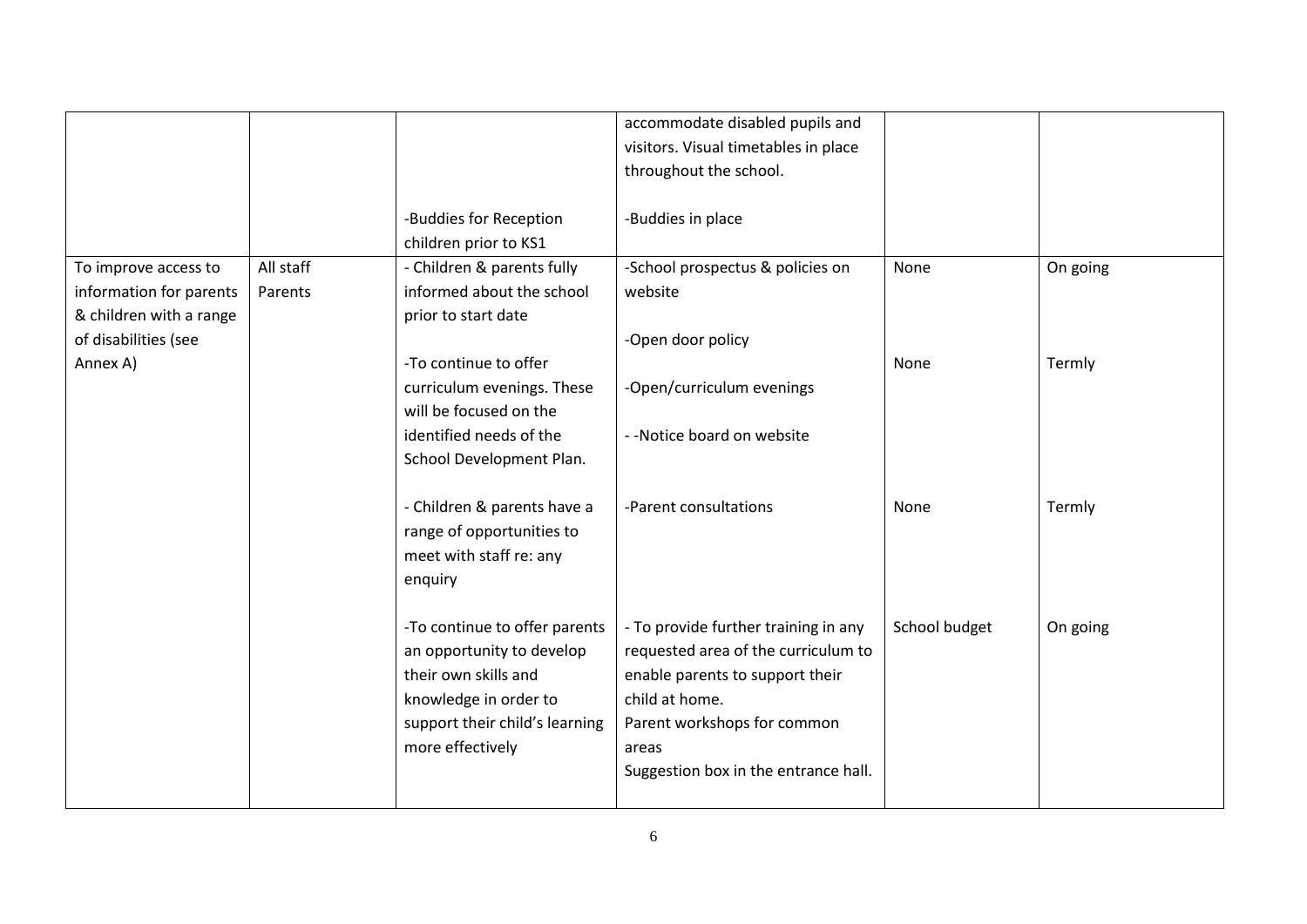| To meet the needs of | All staff and | Headteacher to consult with | -Stakeholders accessing school      | School budget | Bi-annually |
|----------------------|---------------|-----------------------------|-------------------------------------|---------------|-------------|
| all community        | Governors     | stakeholders & wider        | information (policies/statutory     |               |             |
| stakeholders with    |               | community regarding how     | information) in appropriate formats |               |             |
| disabilities.        |               | the school may improve      | (website/open door/meetings with    |               |             |
|                      |               | accessibility               | HT                                  |               |             |
|                      |               |                             |                                     |               |             |

**Signed Finance and Premises Committee \_\_\_\_\_\_\_\_\_\_\_\_\_\_\_\_\_\_\_\_\_\_\_\_\_\_\_\_ Date:** 

**Head teacher\_\_\_\_\_\_\_\_\_\_\_\_\_\_\_\_\_\_\_\_\_\_\_\_\_\_\_\_\_\_\_\_\_\_\_\_\_\_\_\_\_\_\_\_\_\_\_\_\_\_\_\_\_ Date:** 

**September 2021 (annual review of the plan)** 

**Date for renewal of the whole policy September 2022**